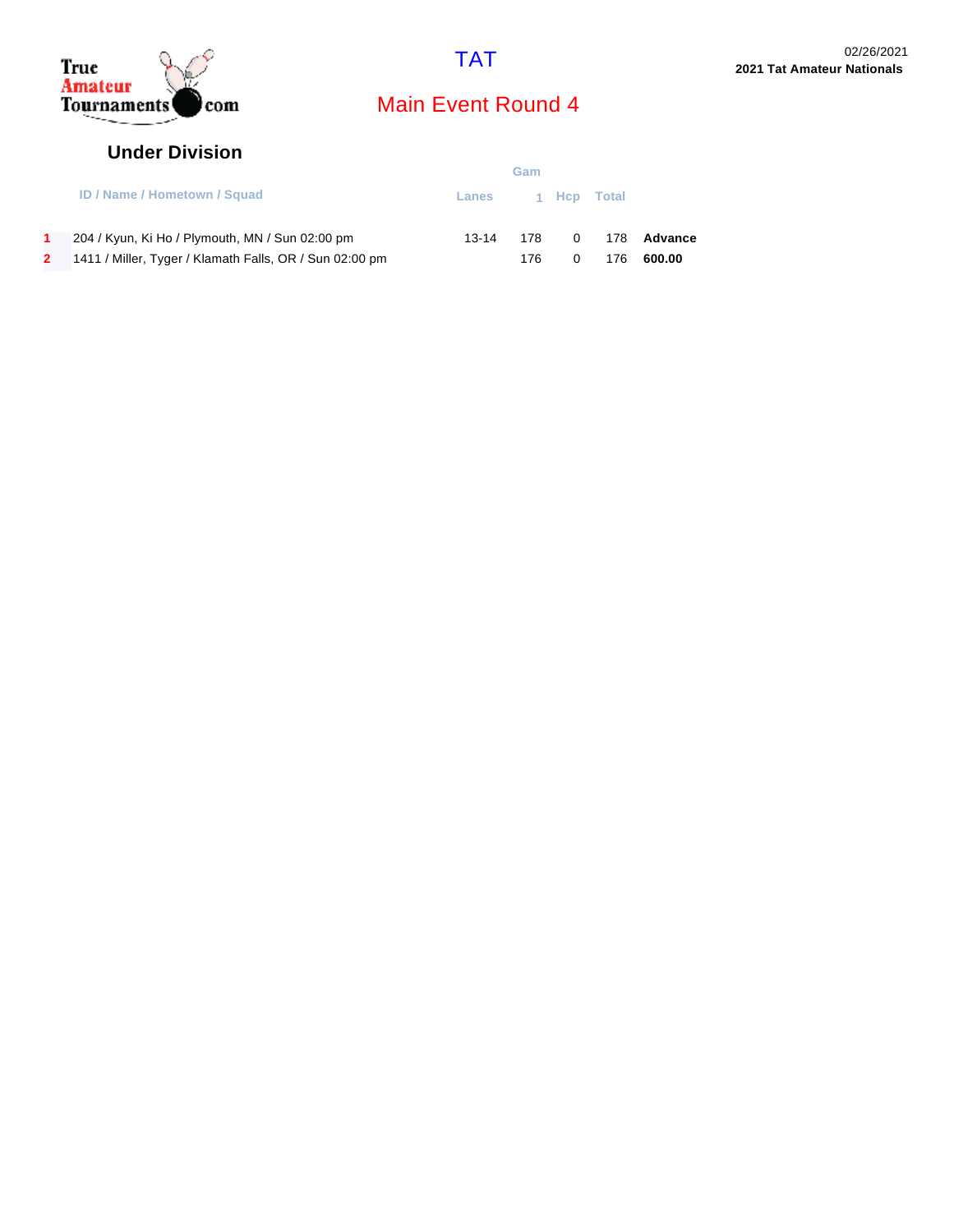



#### **Middle Division**

|                                                    | Gam               |     |  |     |                 |
|----------------------------------------------------|-------------------|-----|--|-----|-----------------|
| <b>ID / Name / Hometown / Squad</b>                | Lanes 1 Hcp Total |     |  |     |                 |
| 1180 / Ratliff, Darrel / Monroe, NC / Sun 02:02 pm | 17-18             | 212 |  |     | $0$ 212 Advance |
| 956 / Summers, Chad / Gilbert, AL / Sun 02:02 pm   |                   | 158 |  | 158 | 600.00          |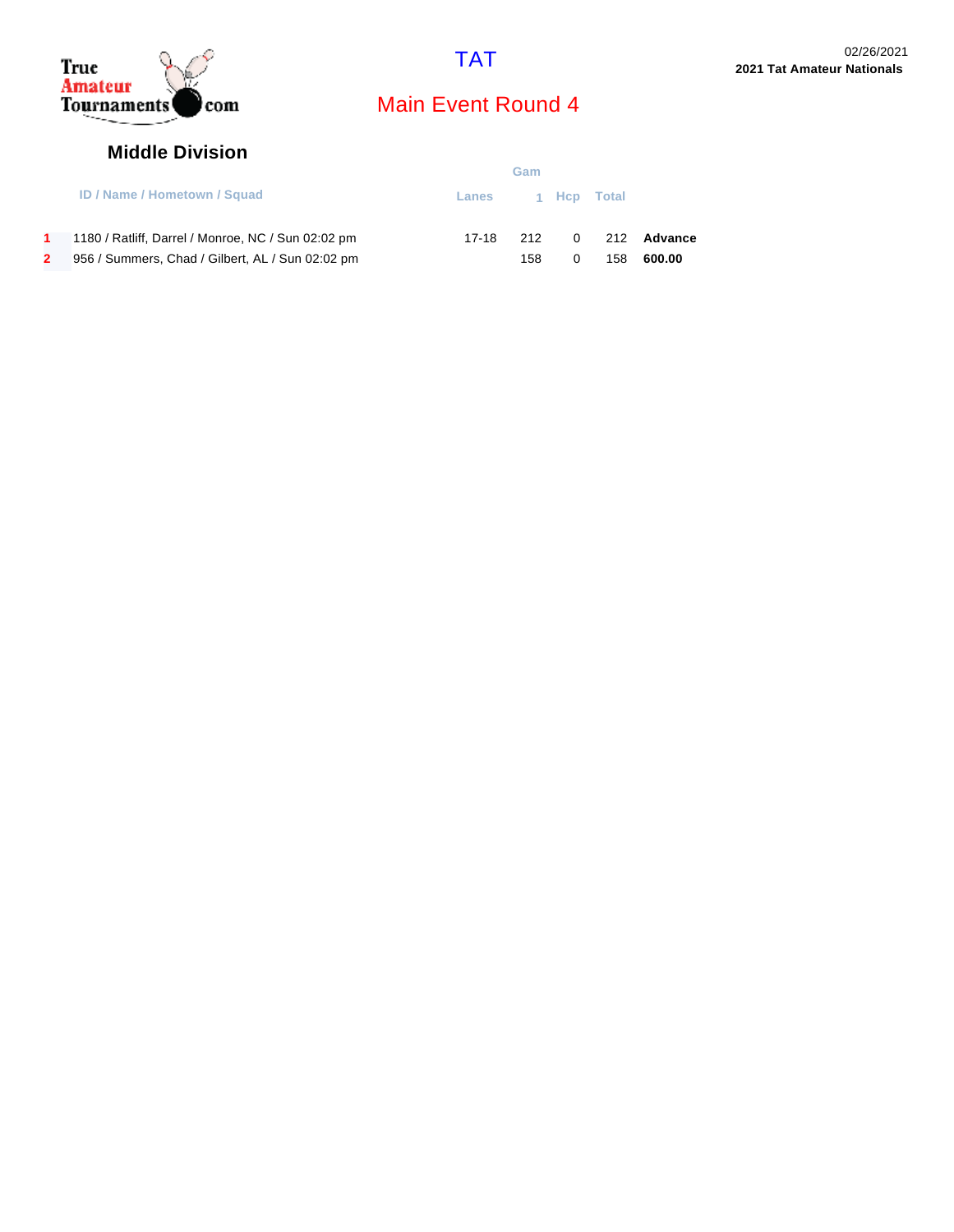

### **219 & Under Division**

|    |                                                     | Gam     |     |      |       |         |
|----|-----------------------------------------------------|---------|-----|------|-------|---------|
|    | <b>ID / Name / Hometown / Squad</b>                 | Lanes   |     | Hcp. | Total |         |
| 1. | 1132 / Pascua, Tony / Sacramento, CA / Sun 01:00 pm | $39-40$ | 210 | 13   | 223   | Advance |
| 2  | 581 / Felton, Sly / Baho, MD / Sun 01:00 pm         |         | 199 | 18   | 217   | Advance |
| 3. | 291 / Reamy, Brandie / Taylor, MI / Sun 01:00 pm    |         | 179 | 4    | 183   | 600.00  |
| 4  | 1467 / Phillips, Kyle / El Paso, TX / Sun 01:00 pm  |         | 104 | 17   | 121   | 600.00  |
|    |                                                     |         |     |      |       |         |